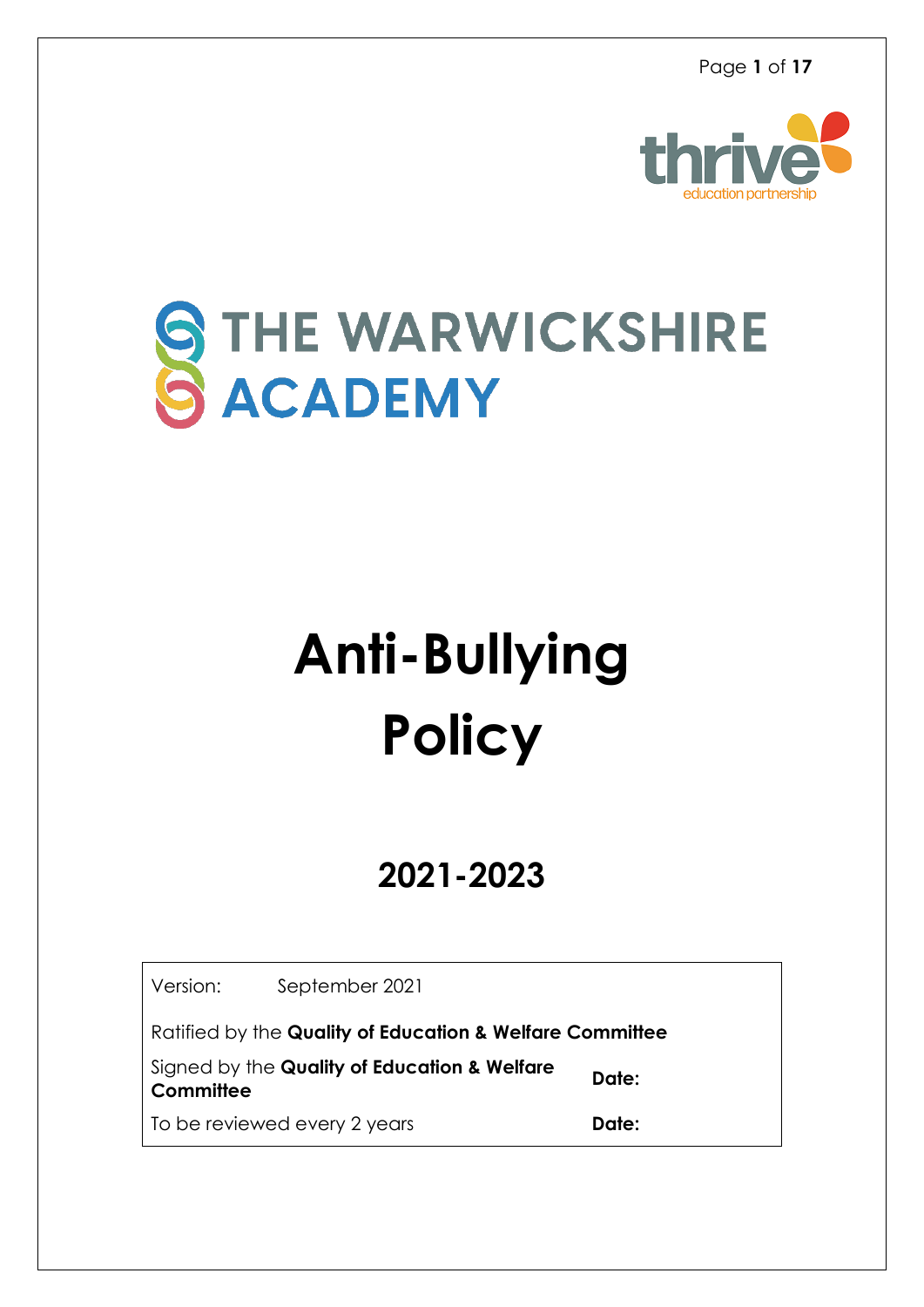#### **Contents**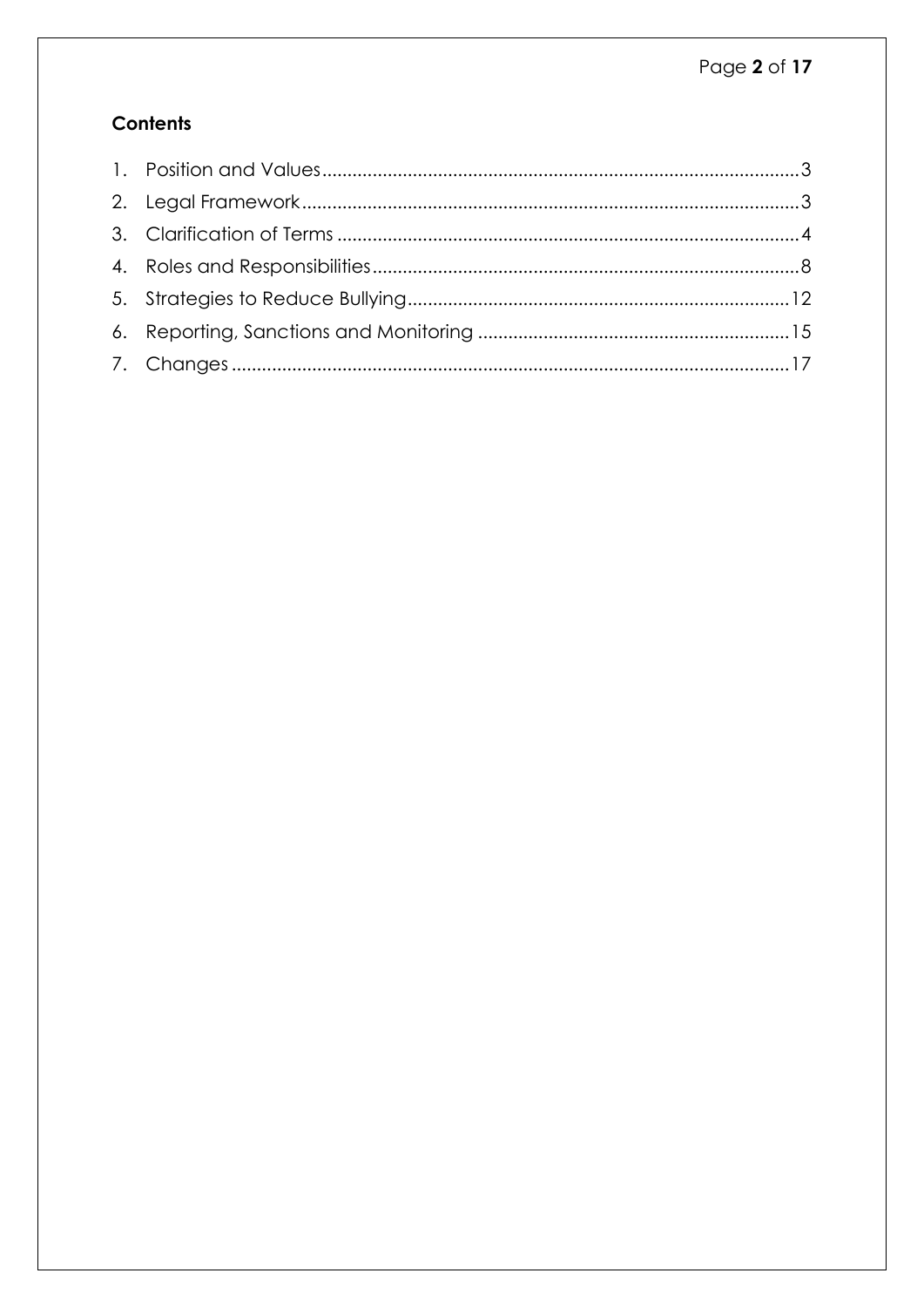#### <span id="page-2-0"></span>**1. Position and Values**

The aim of the policy is to prevent bullying of any sort and to ensure that everyone can operate in a supportive, caring, and safe environment without fear of being bullied. All members of the Academy community including, teaching and non-teaching staff, pupils and parents/carers should have an understanding of what bullying is and be familiar with the Academy policy on bullying. The aim of this policy is to help members of the Academy community to deal with bullying when it occurs and, more importantly, to prevent it.

Bullying is an anti-social behaviour which affects everyone; it is unacceptable, and it will not be tolerated. Everyone in the community has a responsibility to report any incident of bullying that comes to their attention and these reports will always be taken seriously.

To protect the rights of all pupils to have a safe and secure learning environment, The Warwickshire Academy will continuously work towards preventing acts of bullying, harassment and other forms of aggression and violence. These behaviours are unacceptable and interfere with both our Academy's ability to educate children and impact a child's ability to learn. If such a case arises, the staff at Warwickshire Academy will follow the anti-bullying guidelines laid out in this policy. This will enable staff to:

- Identify children displaying unacceptable behaviour and know how to support them in order that they develop the necessary skills to contribute to the Academy community positively.
- Keep all other children safe, happy, and confident.

#### <span id="page-2-1"></span>**2. Legal Framework**

2.1. This policy has due regard to all relevant legislation including, but not limited to, the following:

Keeping Children Safe in Education 2021

Education and Inspections Act 2006

Equality Act 2010

Protection from Harassment Act 1997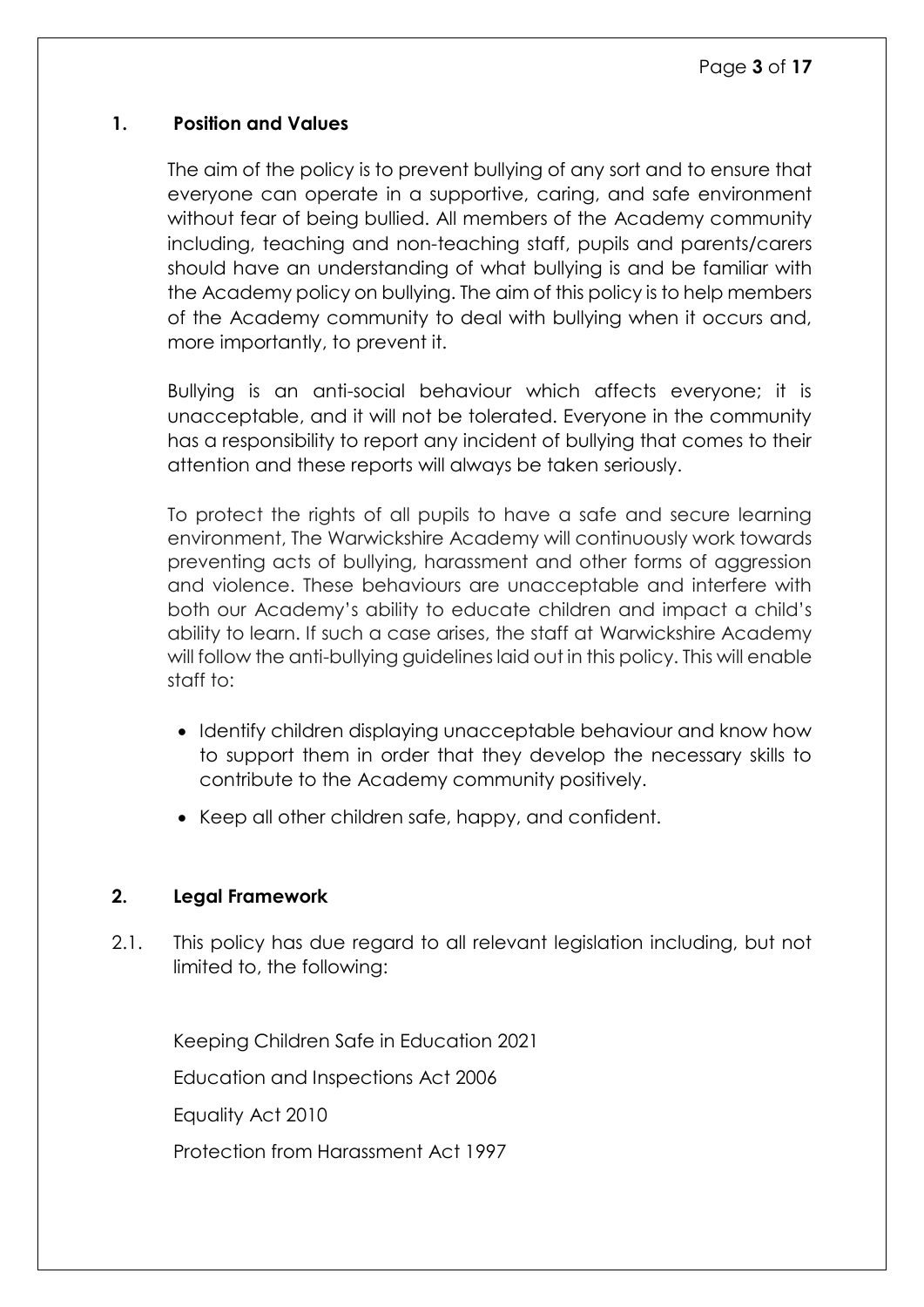#### Page **4** of **17**

Malicious Communications Act 1988 Public Order Act 1986 Communications Act 2003 Human Rights Act 1998 Crime and Disorder Act1998 Education Act 2011 NSPCC – Exemplar Ant bullying policy guidance

- 2.2. This policy has been written in accordance with auidance, including, but not limited to:
	- DfE 'Preventing and Tackling Bullying' Advice for Headteachers, staff and governing bodies July 2017.
	- DfE 'Sexual violence and sexual harassment between children in Academies and colleges' 2018 DfE 'Mental Health.
	- Wellbeing Provision in Academies 2018.

#### <span id="page-3-0"></span>**3. Clarification of Terms**

3.1. Definition of bullying

For the purpose of this policy, 'bullying' is defined as persistent behaviour by an individual or group with the intention of verbally, physically, or emotionally harming another person or group. All children have upsets and squabbles; these are not classed as bullying and are dealt with through the Positive Behaviour Support (Behaviour Policy)

Bullying is generally characterised by:

- **Repetition:** Incidents are not one-offs; they are frequent and happen over a period of time.
- **Intent:** The perpetrator(s) means to cause verbal, physical or emotional harm; it is not accidental.
- **Targeting:** Bullying is generally targeted at a specific individual or group.
- **Power imbalance:** Whether real or perceived, bullying is generally based on unequal power relations.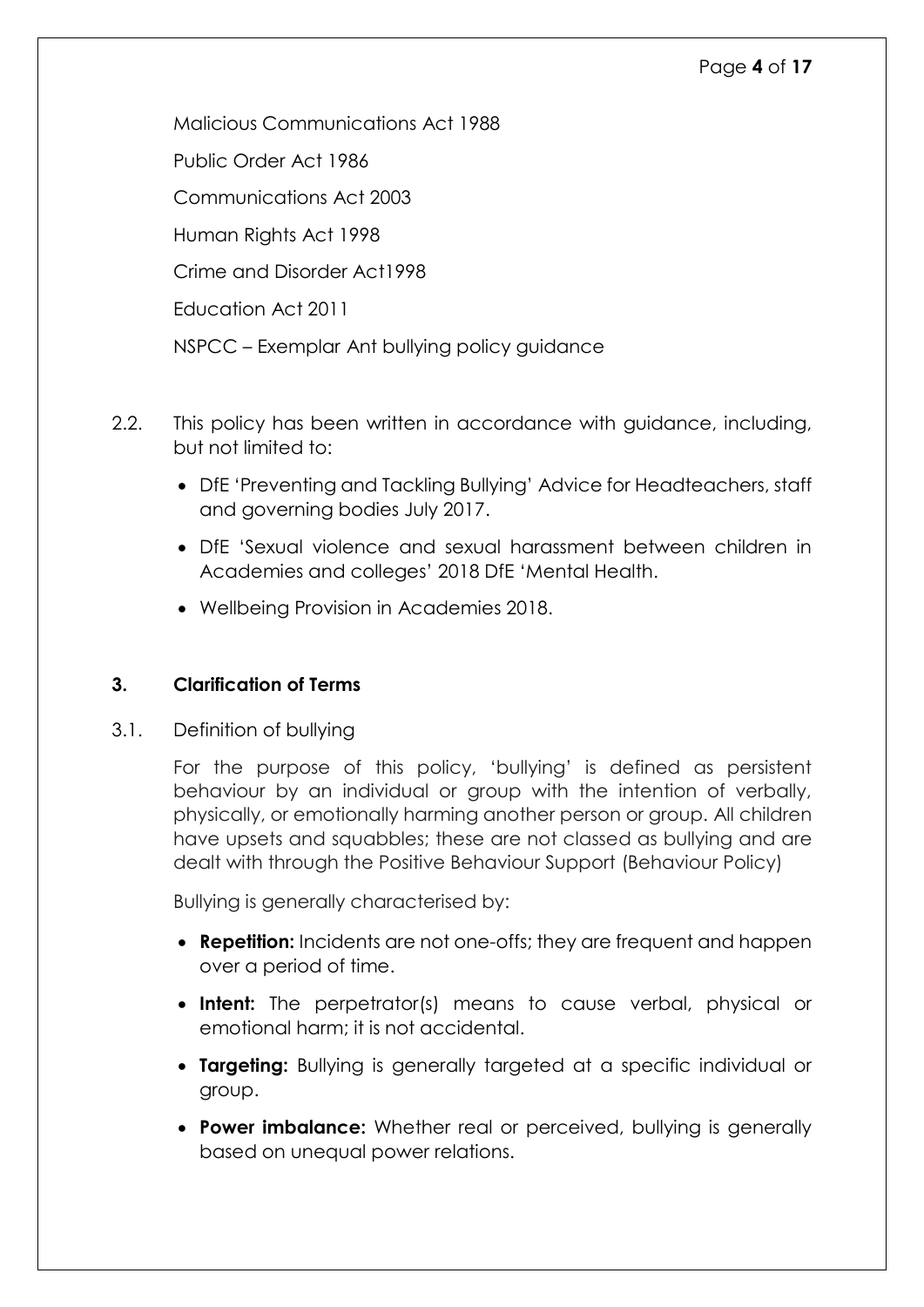Vulnerable pupils are more likely to be the targets of bullying due to the attitudes and behaviours some young people may have towards those who are different from themselves.

3.2. Definition of cyber-bullying

Cyber-bullying is the use of technology such as mobile phones, email, chat rooms or social media sites such as Facebook, Instagram, Snapchat and Twitter to harass, threaten, embarrass, intimidate or target a child. Unlike physical bullying, cyber-bullying can often be difficult to track as the cyberbully (the person responsible for the acts of cyber-bullying) can remain anonymous when threatening others online, encouraging them to behave more aggressively than they might faceto face.

3.3. Types of bullying:

 $\overline{a}$ 

- **Physical**: Deliberately physically hurting individual or groups of children on a regular basis.
- **Verbal:** Deliberately hurting feelings through name-calling etc.
- **Ostracising:** Making someone feel left out and different by deliberately setting out to exclude them
- **Racist bullying:** Bullying another person based on their ethnic background, religion or skin colour. Racist bullying is a criminal offence under the Crime and Disorder Act 1998 and Public Order Act 1986.
- **Homophobic Bullying:** Bullying another person because of their actual or perceived sexual orientation. People may be a target of this type of bullying because of their appearance, behaviour, physical traits or because they have friends or family who are lesbian, gay, bisexual, transgender, or questioning or possibly just because they are seen as being different. Homophobic bullying is the most frequent form of bullying after name calling<sup>1</sup>.
- **Transphobic bullying:** Bullying based on another person's gender variance or for not conforming to dominant gender roles.
- **Sexist bullying:** Bullying based on sexist attitudes expressed in a way to demean, intimidate, or harm another person because of their sex

<sup>&</sup>lt;sup>1</sup> According [to](http://www.stonewall.org.uk/sites/default/files/The_School_Report__2012_.pdf) [Stonewall's Academy report](http://www.stonewall.org.uk/sites/default/files/The_School_Report__2012_.pdf)[, 9](http://www.stonewall.org.uk/sites/default/files/The_School_Report__2012_.pdf)6% of gay pupils hear homophobic remarks such as 'puff' or 'lezza' used in Academy. 99% hear phrases such as 'that's so gay' or 'you're so gay' in Academy. 54% of lesbian, gay and bisexual young people don't feel there is an adult at Academy who they can talk to about being gay.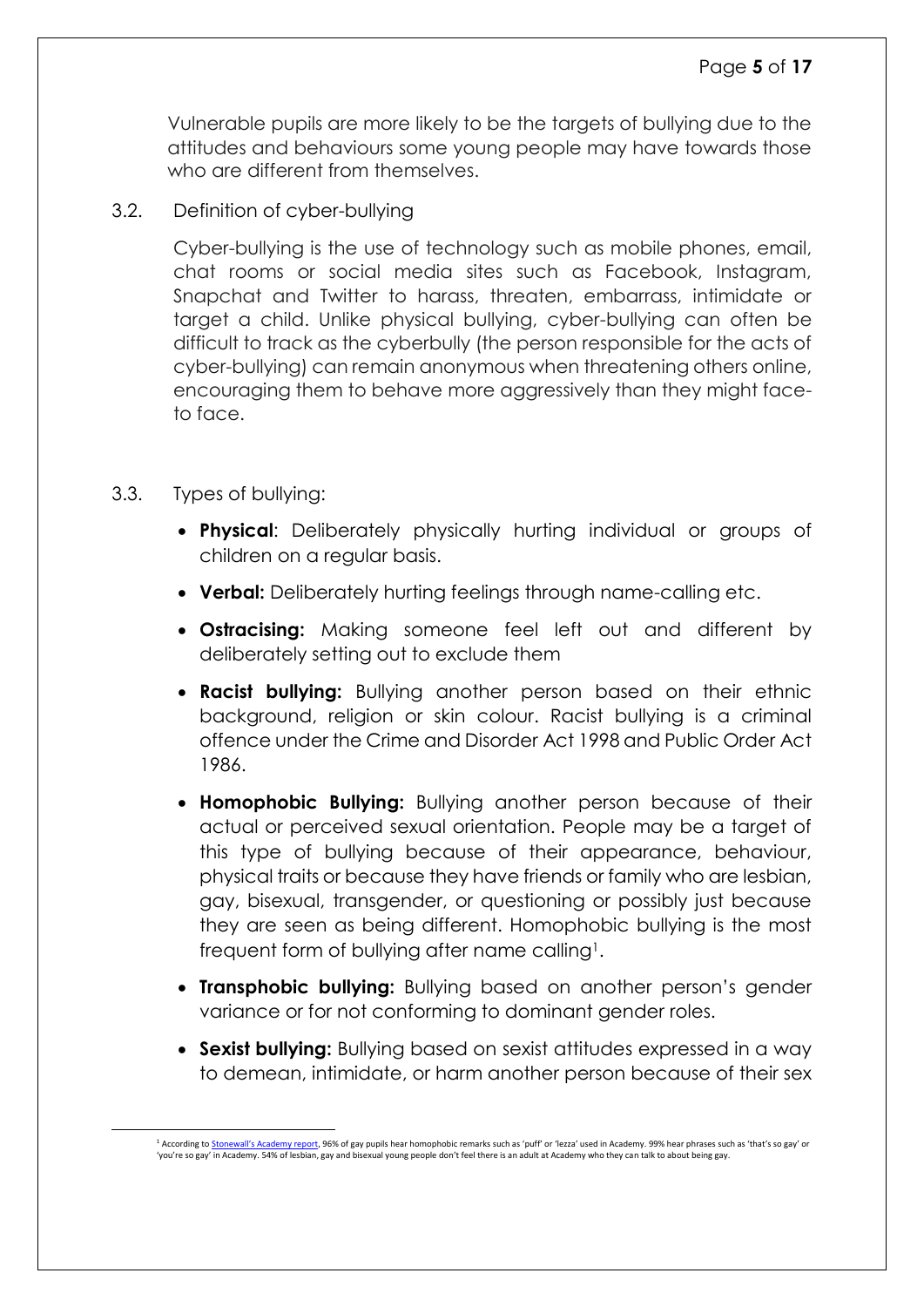or gender. Sexist bullying may sometimes be characterised by inappropriate sexual behaviours.

- **Sexual bullying:** Bullying behaviour that has a physical, psychological, verbal, or non-verbal sexual dimension/dynamic that subordinates, humiliates or intimidates another person. This is commonly underpinned by sexist attitudes or gender stereotypes.
- **Prejudicial bullying:** Bullying based on prejudices directed towards specific characteristics, e.g., SEND or mental health issues.
- **Relational bullying:** Bullying that primarily constitutes of excluding, isolating, and ostracising someone – usually through verbal and emotional bullying.
- **Online** (Cyber) The Warwickshire Academy has a separate Acceptable Use and Mobile Phone Policy that addresses online safety and the use of mobile technology, social media, appropriate online activity, security, access, and monitoring procedures in place.
- 3.4. Types of cyber-bullying:
	- **Flaming:** Online fights usually through emails, instant messaging or chat rooms where angry and rude comments are exchanged.
	- **Denigration:** Putting mean online messages through email, instant messaging, chat rooms, or websites set up to make fun of someone.
	- **Exclusion:** Intentionally leaving someone out of a group such as instant messaging, friend sites, or other online group activities.
	- **Outing:** Sharing secrets about someone online including private information, pictures, and videos.
	- **Trickery:** Tricking someone into revealing personal information then sharing it with others.
	- **Impersonation:** Pretending to be someone else when sending or posting mean or false messages online.
	- **Harassment:** Repeatedly sending malicious messages to someone online.
	- **Cyber-stalking:** Continuously harassing and denigration including threats of physical harm.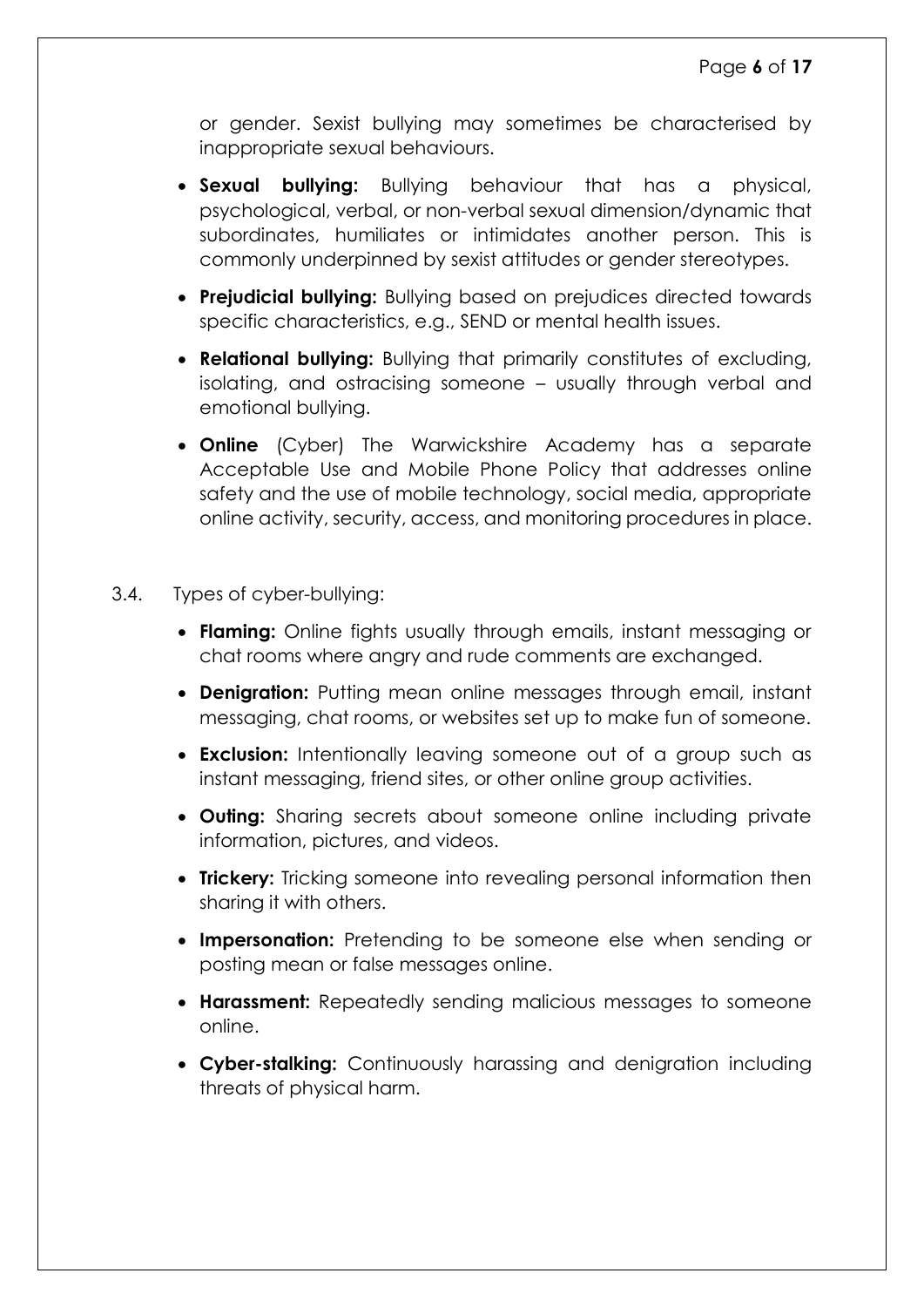- 3.5. Actions NOT considered to be bullying:
	- Not liking someone
	- Being excluded
	- Accidentally bumping into someone
	- Making other children play a certain way on occasion.
	- A single act of telling a joke about someone.
	- Arguments
	- Expression of unpleasant thoughts or feelings regarding others
	- Isolated acts of harassment, aggressive behaviour, intimidation, or meanness
- 3.6. Reasons for bullying

Some reasons why children might bully someone include:

- They think it's fun, or that it makes them popular or 'cool'.
- They feel more powerful or important, or they want to get their own way all the time.
- They feel insecure or lack confidence or are trying to fit in with a group.
- They are fearful of other children's differences.
- They are jealous of another child.
- They are unhappy.
- They are copying what they have seen others do before, or what has been done to them.
- 3.7. The effects of bullying

All forms of bullying cause psychological, emotional, and physical stress. Each child's response to being bullied is unique, however some signs that may point to a bullying problem are:

- Depression and anxiety.
- Increased feelings of sadness, helplessness, decreased self-esteem, and loneliness.
- Loss of interest in activities they use to enjoy.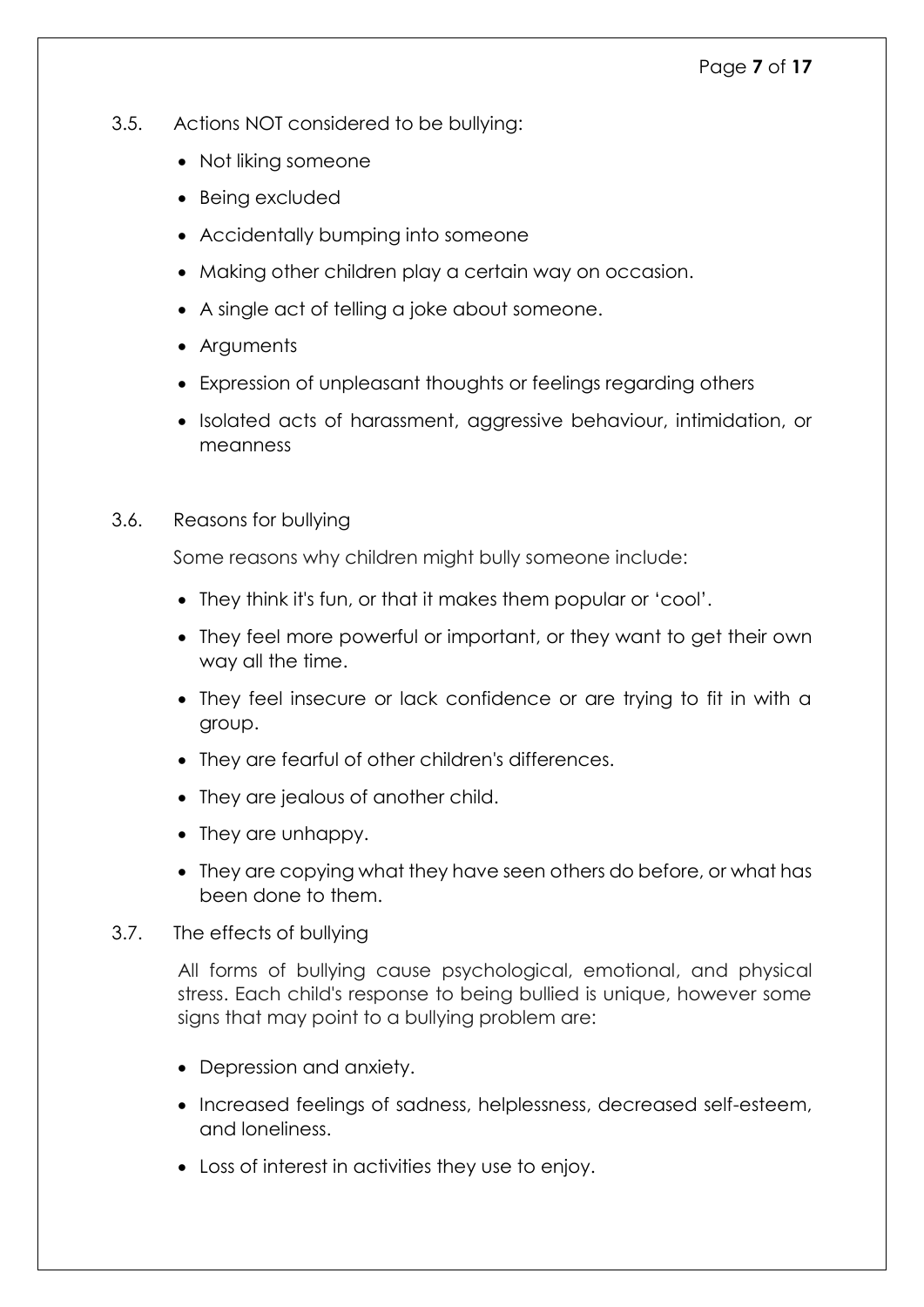- Unexplainable injuries.
- Lost or destroyed clothing, books, electronics, or jewellery.
- Frequent headaches or stomach aches, feeling sick or faking illness.
- Changes in eating habits, such as suddenly skipping meals or binge eating. Children may come home from the Academy hungry because they did not eat lunch.
- Difficulty sleeping or frequent nightmares.
- Declining grades, loss of interest in their work, or not wanting to attend the academy.
- Sudden loss of friends or avoidance of social situations.
- Self-destructive behaviours such as running away from home, harming themselves, or talking about suicide.

#### <span id="page-7-0"></span>**4. Roles and Responsibilities**

The Education Act 2002 and Education (Independent School Standards) Regulations 2014 and Education and Skills Act 2008, make reference to the legal responsibility to prevent and tackle bullying. By law, all Academies must have a behaviour policy in place and displayed on their website and must also follow anti-discrimination law. This means staff must act to prevent discrimination, harassment, and victimisation within the Academy. Additionally, The Warwickshire Academy have developed this anti-bullying policy, a copy of which is available from the Academy office and on the Academy website, for parents/carers, staff, and pupils to access when and as they wish.

Academies have the legal power to ensure pupils behave and do not bully outside of Academy premises for example, on public transport or in nearby public communal areas. If seen as appropriate, the Head teacher or staff can choose to report bullying to the police or local council. During Academy hours, including while pupils are taking part in Academy visits, after Academy clubs and through preventing cyber bullying the Academy has direct responsibility to ensure children feel safe and secure.

#### 4.1. The Role of the TWA Governing Body

The Governors at The Warwickshire Academy support the Headteacher with the evaluation, review and implementation of this policy and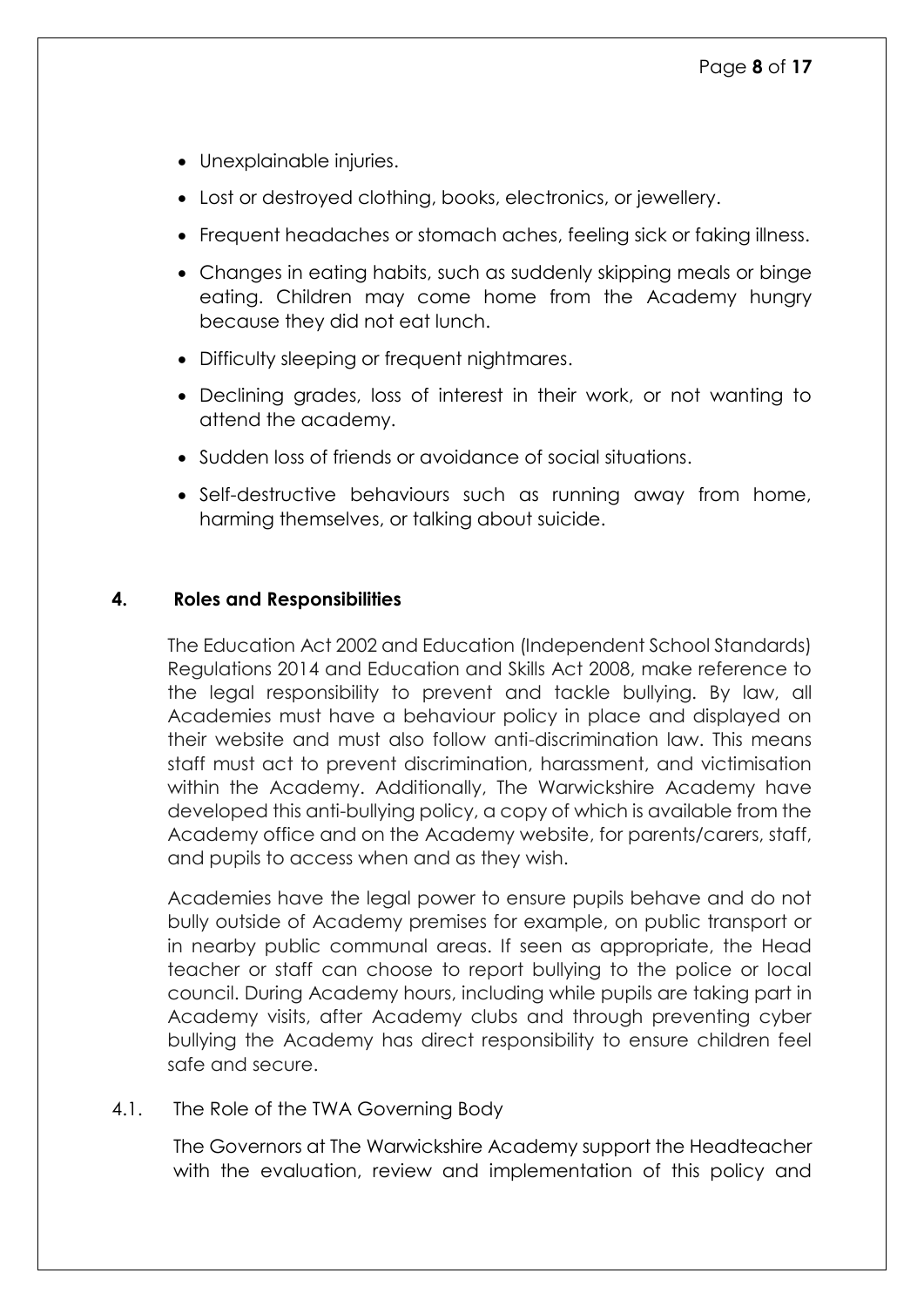ensures the Academy adopts a tolerant and open–minded policy towards differences and promotes an inclusive culture. The Governing Body also supports the Headteacher in all attempts to eliminate bullying from the Academy and will not condone bullying in any form. Any incidents of bullying that do occur will be taken seriously and dealt with appropriately.

The Academy monitors incidents of bullying that do occur and reviews the effectiveness of this policy regularly. The Academy board requires the Headteacher to keep accurate records of all incidents of bullying and to report to the Academy board, on request, about the effectiveness of the Academy's antibullying strategies.

A parent/carer who is dissatisfied with the way the Academy has dealt with a bullying incident can use escalation procedures outlined in the Complaints Policy and make a complaint to the CEO of Thrive. The complaint will be dealt with in accordance with the complaints policy which can be accessed from the Academy's website.

#### 4.2. The Role of the Headteacher

It is the responsibility of the Headteacher to implement the Academy's anti-bullying strategy, to ensure that all stakeholders are aware of the Academy policy, and that they know how to identify and deal with incidents of bullying. The Headteacher will ensure that the Academy keeps accurate records of all incidents, including which type of bullying has occurred, to allow for detailed analysis of all the data collected. The Headteacher will ensure there is analysis of the data in the bullying records at termly intervals (minimum) to identify any trends, so that appropriate measures to tackle them can be implemented.

It is the Headteacher who must ensure that all children know that bullying is wrong, and that it is unacceptable behaviour in the Academy. The Headteacher will draw the attention of children to this fact at suitable moments. For example, the Headteacher may decide to use an assembly as the forum in which to discuss with the children why bullying is wrong.

The Headteacher will ensure that all members of staff receive sufficient training to be equipped to identify and deal with all incidents of bullying.

The Headteacher will set the Academy climate of mutual support and praise for success, so making bullying less likely. When children feel they are important and belong to a friendly and welcoming Academy, bullying is far less likely to be part of their behaviour.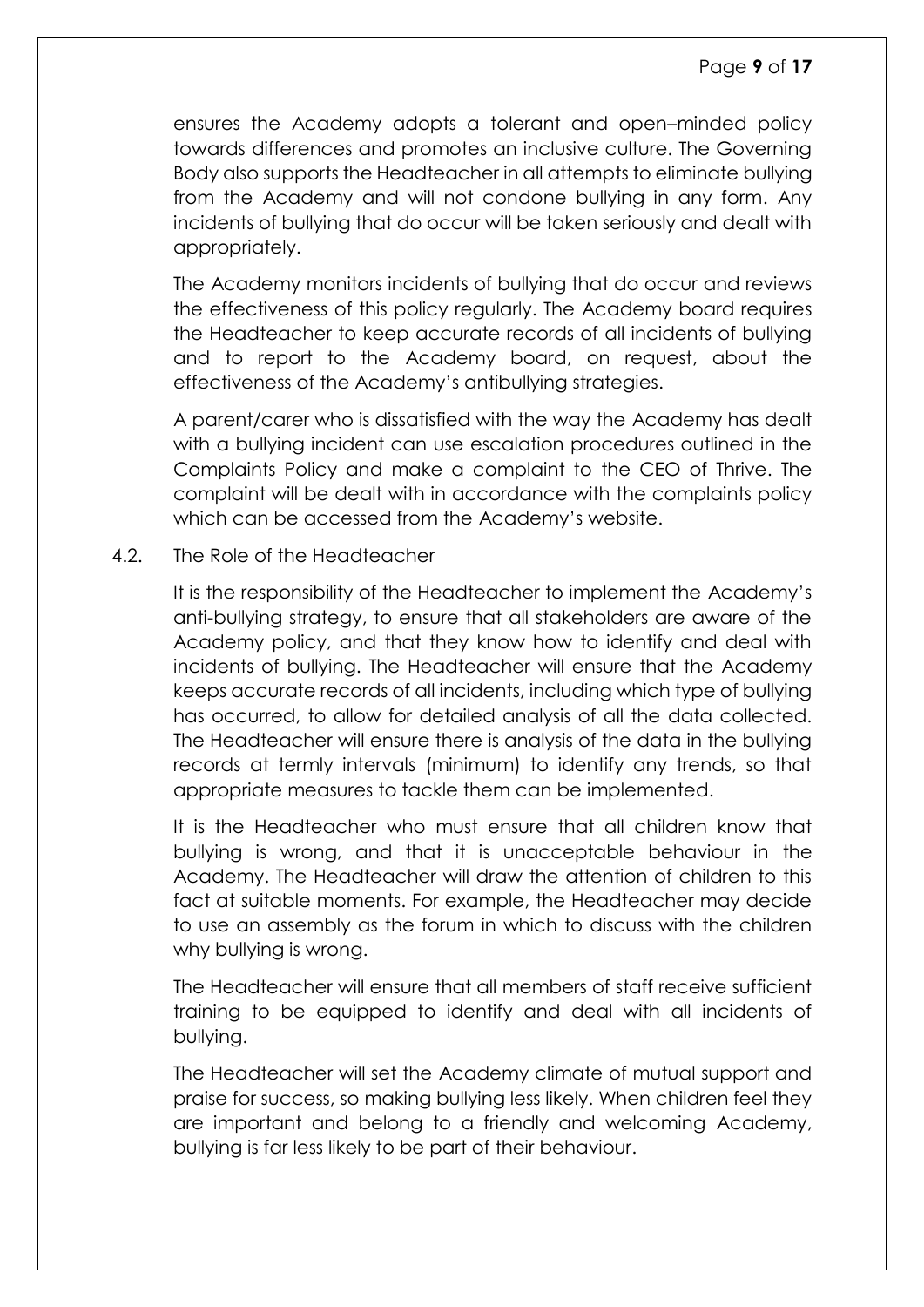#### 4.3. The Role of the Staff

Members of staff must be alert to social dynamics and be alert to possible bullying situations, particularly exclusion from friendship groups, and that they report any concerns to the Senior Leadership Team.

Members of staff will do all that they can to eradicate bullying; they will ensure that they follow the Academy's Anti-bullying policy.

All members of staff will receive training that equips them to identify bullying and to follow Academy policy and procedures with regard to positive behaviour support.

Staff will use a range of methods to help prevent bullying and to establish a climate of trust and respect for all. They will use drama, roleplay, stories etc. within the curriculum, to help pupils understand the feelings of bullied children, and to practice the restraint required to avoid lapsing into bullying behaviour. 'Ring fenced' time will also be used to praise, reward, and celebrate the successes of all children, and thus to help create a positive atmosphere.

Members of staff will keep a vigilant watch on suspected 'bullies'; any incidents will be handled carefully. It is important that the child responsible for initiating the bullying is dealt with appropriately. The person dealing with the incident will need to collect all the relevant information and then provide the Headteacher with a copy in order that he/she can decide on an action. All cases are considered on an individual basis and various strategies will be employed by the Headteacher to address the issue.

Teachers and support staff will do all they can to support a child who is being bullied.

4.4. Bullying in the Workplace

Incidents, where it has been deemed that a member of staff has been bullying a child, will be taken very seriously. The Headteacher will deal with this and formal action will be taken where necessary. Such action will also be taken if it is deemed that a member of staff is bullying other members of staff.

In the event of the Headteacher being involved in such incidents, reports will be given immediately to the CEO of Thrive who will also take formal action where necessary.

4.5. The Role of Parents/Carers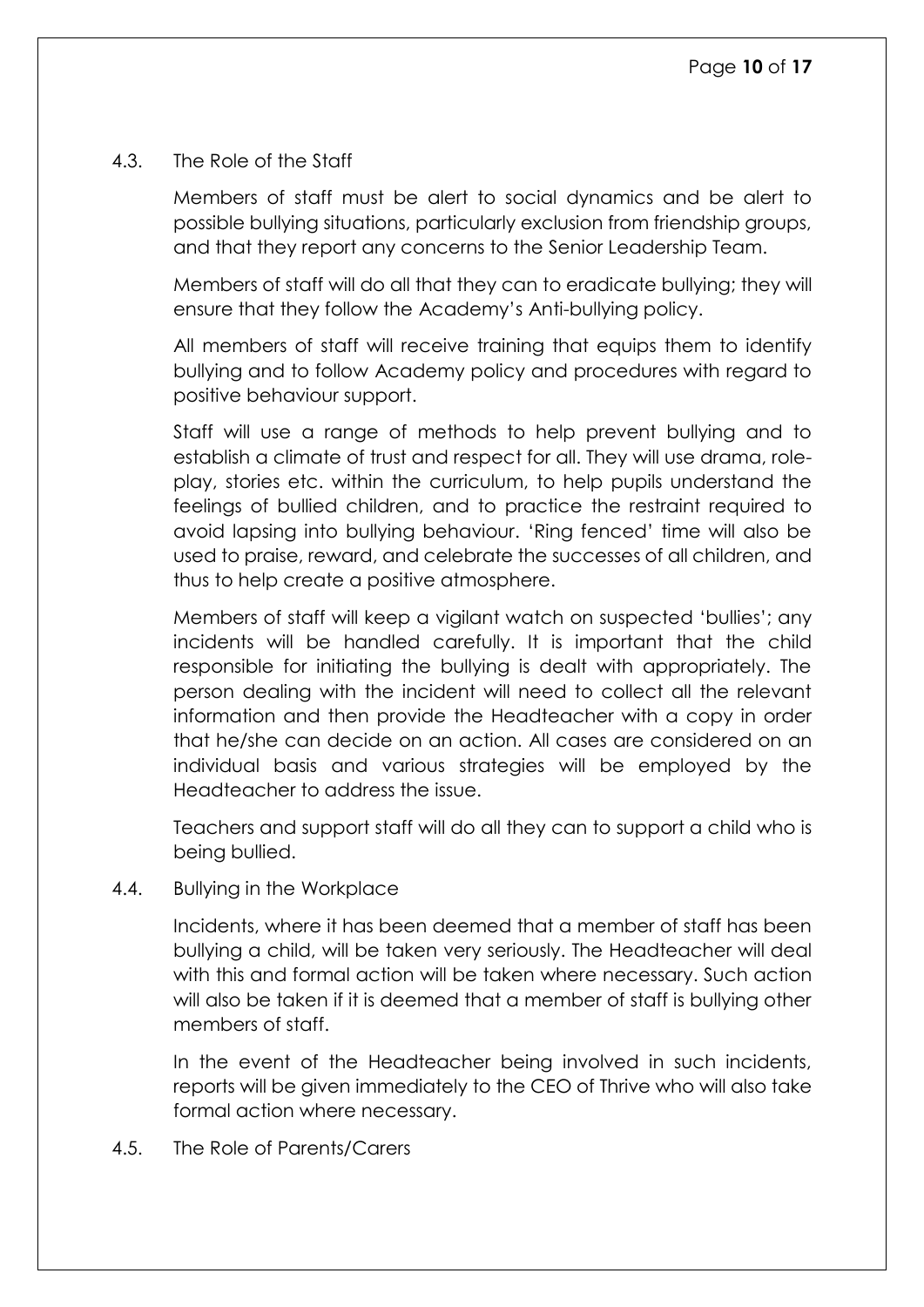Parents/carers should be watchful of their child's behaviour, attitude and characteristics and inform relevant staff of any changes.

Parents/carers, who are concerned that their child might be being bullied or who suspect that their child may be the perpetrator of bullying, should contact the Senior Leadership Team. If they are not satisfied with the action taken, they should contact the Headteacher.

If they remain dissatisfied, they should follow the escalation procedures detailed in the Academy complaints policy. Parents/carers have a responsibility to support the Academy's anti-bullying policy by actively encouraging their child to be a positive member of the Academy and this expectation of support is outlined in the home/Academy agreement.

4.6. The Role of Pupils

Pupils are encouraged to tell somebody they trust if they are being bullied, and if the bullying continues, they must continue to let people know; the children are taught a number of strategies to help them with this.

Pupils are encouraged to not make 'counter threats' if they are the victims of bullying.

Pupils are encouraged to walk away from dangerous situations and avoid involving other pupils in incidents.

Pupils are encouraged to keep any evidence of cyber bullying and informing a member of staff should they fall victim to cyber bullying.

Pupils are also encouraged to participate fully in activities that raise their awareness about bullying in order that they clearly understand what to do if they, or another child, are being bullied.

4.7. Statutory Implications

The Academy understands, under the Equality Act 2010, it has responsibility to:

- Eliminate unlawful discrimination, harassment, victimisation, and any other conduct prohibited by the Act.
- Advance equality of opportunity between people who share a protected characteristic and people who do not share it.
- Foster good relations between people who share a protected characteristic and people who do not share it.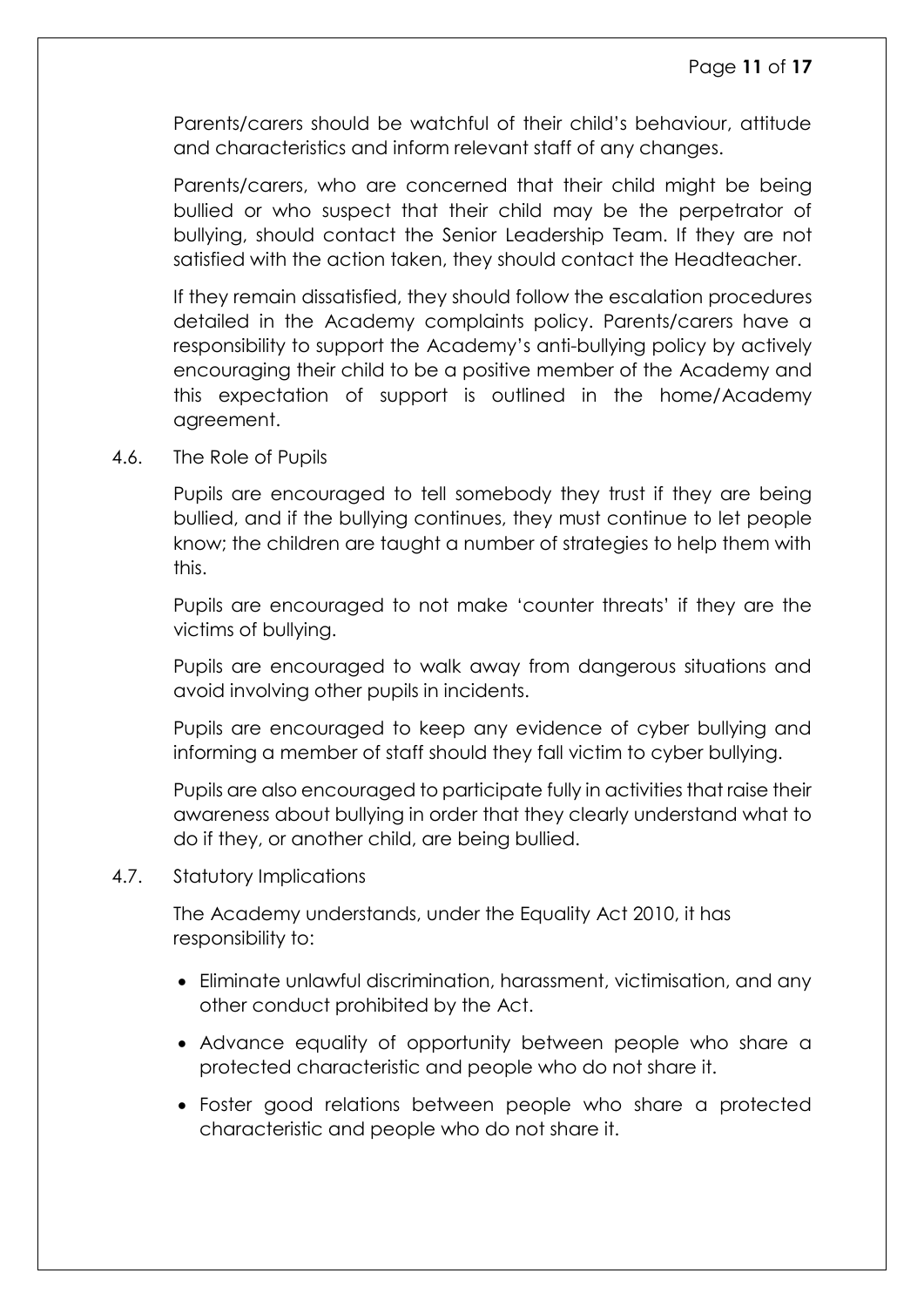The Academy understands, under the Human Rights Act (HRA) 1998, it could have charges brought against it, if it allows the rights of children and young people at the Academy to be breached by failing to take bullying seriously.

Although bullying itself is not a criminal offence, some types of harassment, threatening behaviour and/or communications may be considered criminal offences:

- Under the Malicious Communications Act 1988, it is an offence for a person to electronically communicate with another person with the intent to cause distress or anxiety, or in a way which conveys a message which is indecent or grossly offensive, a threat, or contains information which is false and known or believed to be false by the sender.
- The Protection from Harassment Act 1997 makes it an offence to knowingly pursue any course of conduct amounting to harassment.
- Section 127 of the Communications Act 2003 makes it an offence to send, by means of a public electronic communications network, a message, or other matter, that is grossly offensive or of an indecent, obscene or menacing character. It is unlawful to disseminate defamatory information through any media, including internet sites.
- Other forms of bullying which are illegal and should be reported to the police include:
- violence or assault, theft, repeated harassment or intimidation and hate crimes.

#### <span id="page-11-0"></span>**5. Strategies to Reduce Bullying**

The Warwickshire Academy has adopted a range of strategies to prevent and reduce bullying, to raise awareness of bullying and support victims and those displaying bullying behaviour, including:

- The consistent promotion of the Academy's Code of Behaviour which requires all pupils to respect the rights of others.
- The reinforcement of the clear message that violence has no place at the Warwickshire Academy.
- Take part in initiatives such as Anti-Bullying Week.
- Training for all members of staff on anti-bullying policy and strategy.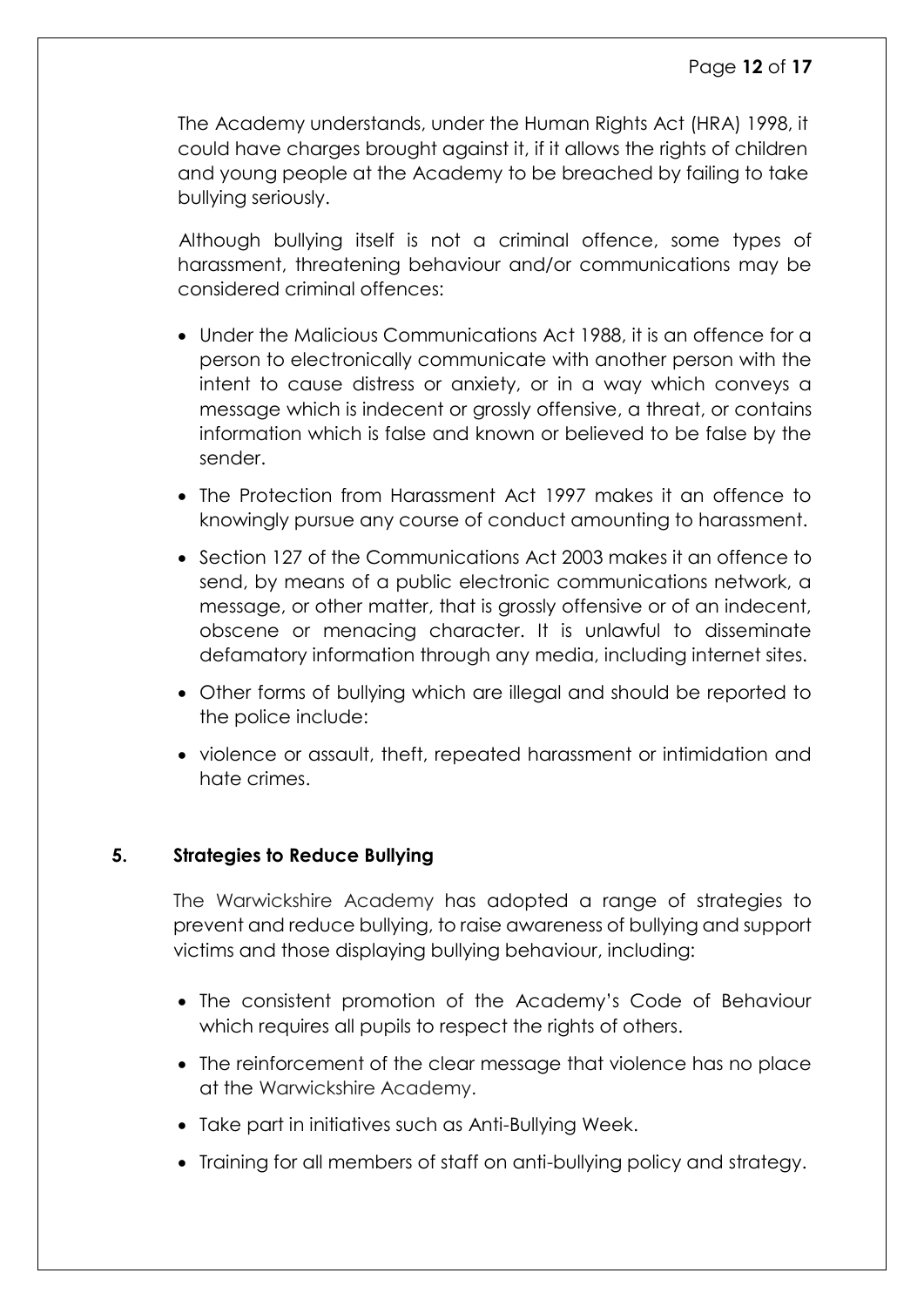- The supervision by Academy staff of all play areas at lunch times and break times.
- Providing information to all parents on the symptoms of bullying and the steps to take if the suspect their child is being bullied.
- A clear policy of mobile phones not permitted to be in used during Academy hours.
- The celebration of all pupil's backgrounds and cultures through assemblies.
- Assemblies and PSHE learning sessions will discuss and explore bullying issues with pupils.
- Raising awareness of cyber bullying and teaching children to safely use technology (including mobile phones, email, internet)
- Staff will encourage pupil cooperation and the development of interpersonal skills using group and pair work.
- All websites accessed by the Academy are screened. The software screens the language used in all documents, emails and websites. Rude or offensive emails, websites, documents are sent to the Headteacher and appropriate action will be taken and recorded.
- Effective recording systems are implemented by the Academy.
- Work with multi-agency teams including police and children's services as appropriate.
- Contact the parents/carers of both the child being bullied and the bully.
- Challenge sexual content within verbal abuse, especially challenging the word 'gay' and other homophobic language.
- The Academy will be alert to and address any mental health and wellbeing issues amongst pupils, as these can be a cause of bullying behaviour.
- All reported instances of bullying will be investigated by a member of staff.
- All types of bullying will be discussed as part of the curriculum.
- The Academy will ensure that potential perpetrators are given support as required, so their educational, emotional and social development is not negatively influenced by outside factors, e.g. mental health issues.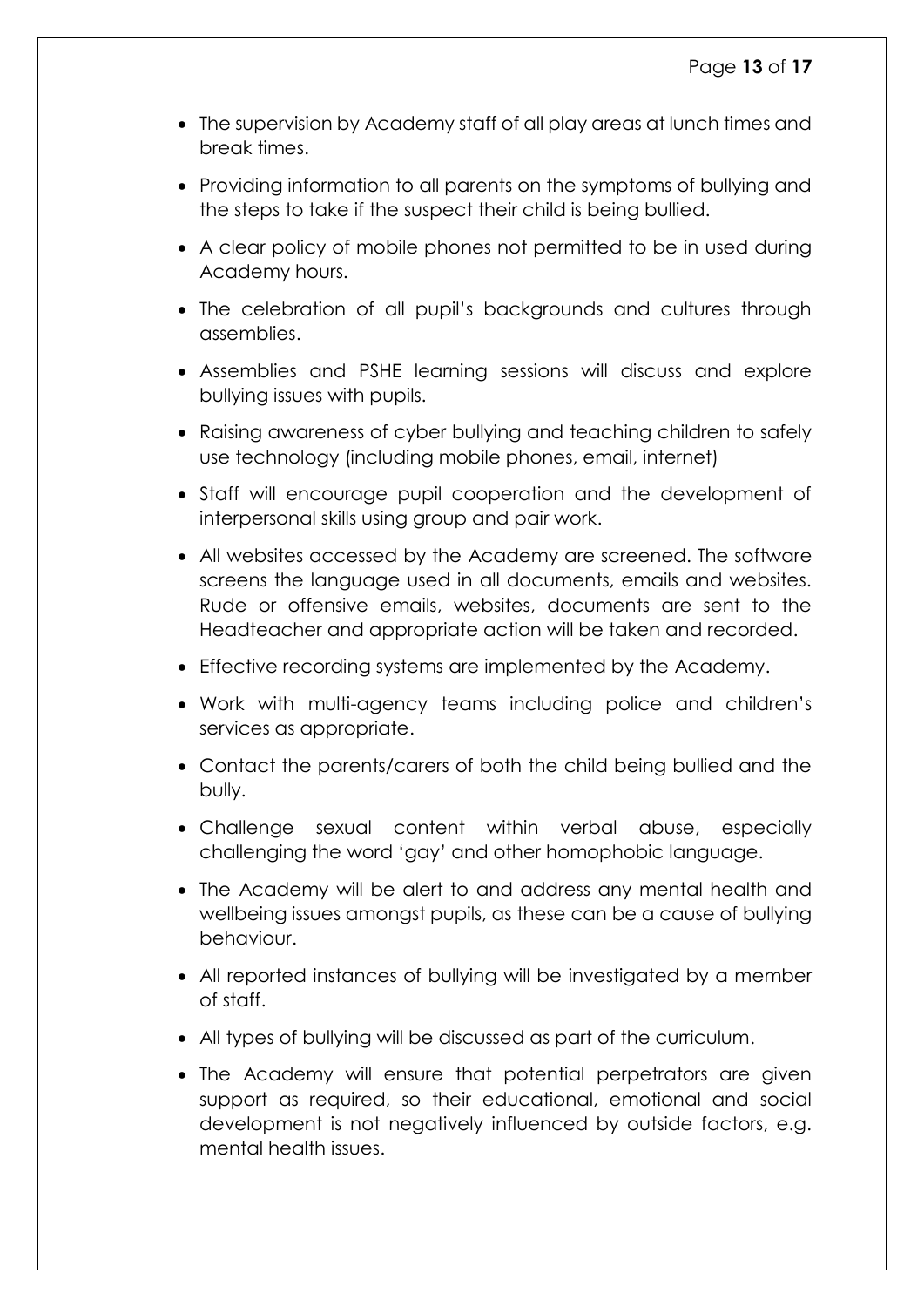- Diversity, difference, and respect for others is promoted and celebrated through various lessons.
- Seating plans will be organised and altered in a way that prevents instances of bullying; opportunities to extend friendship groups and interactive skills are provided through participation in special events, for example, drama productions, sporting activities and cultural groups.
- 5.2. Signs of bullying

Staff will be alert to the following signs that may indicate a pupil is a victim of bullying:

- Being frightened to travel to or from Academy.
- Asking to be driven to Academy.
- Unwillingness to attend the Academy.
- Truancy.
- Becoming anxious or lacking confidence.
- Pupils saying that they feel ill in the morning.
- Decreased involvement in Academy work.
- Returning home with torn clothes or damaged possessions.
- Missing possessions.
- Missing dinner money.
- Asking for extra money or stealing.
- Cuts or bruises.
- Lack of appetite.
- Unwillingness to use the internet or mobile devices.
- Becoming agitated when receiving calls or text messages.
- Lack of eye contact.
- Becoming short tempered.
- Change in behaviour and attitude at home.

Although the signs outlined above may not be due to bullying, they may be due to deeper social, emotional, or mental health issues, so are worth investigating.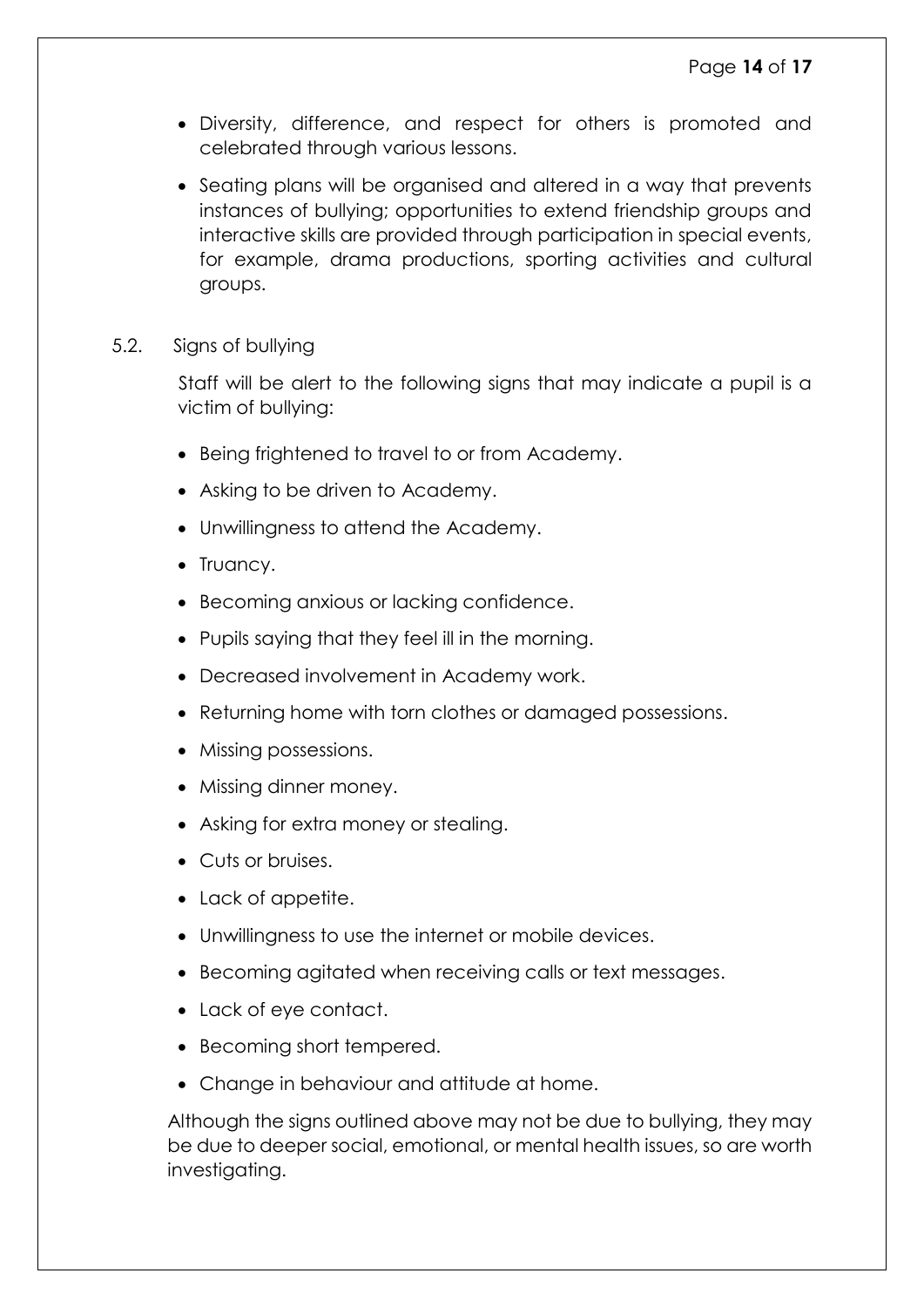Pupils who display a significant number of these signs are approached by a member of staff, to determine the underlying issues, whether they are due to bullying or other issues.

In addition, staff will be aware of the potential factors that may indicate a person is likely to have bullying behaviours, including, but not limited to, the following:

- They have experienced mental health problems, which have led to the pupil becoming aggravated.
- They have been the victim of domestic abuse.
- Their academic performance has started to fall, which has meant they are stressed.
- If staff become aware of any factors that could lead to bullying behaviours, they will notify the Pastoral Manager, who will investigate the matter and monitor the situation.

#### <span id="page-14-0"></span>**6. Reporting, Sanctions and Monitoring**

- 6.1. How to report bullying
	- Any member of staff can be approached to report incidents of bullying, and they in turn will report to Senior Leadership.
	- Senior Leaders have overall day-to-day responsibility for dealing with reported incidents and will forward details to the relevant member of staff to investigate.
- 6.2. Procedures

The following steps must be taken when dealing with incidents of bullying:

- a)If bullying is suspected or reported, the incident will be dealt with immediately by the member of staff who has been approached, or who suspects/observed the bullying.
- b)Senior Leadership must be informed immediately.
- c) A clear account of the incident will be recorded in writing either by the victim or the member of staff recording the victim's verbal statement.
- d)A member of the Senior Leadership Team will interview all concerned and will record the incident on the Academy's Anti – Bullying Log.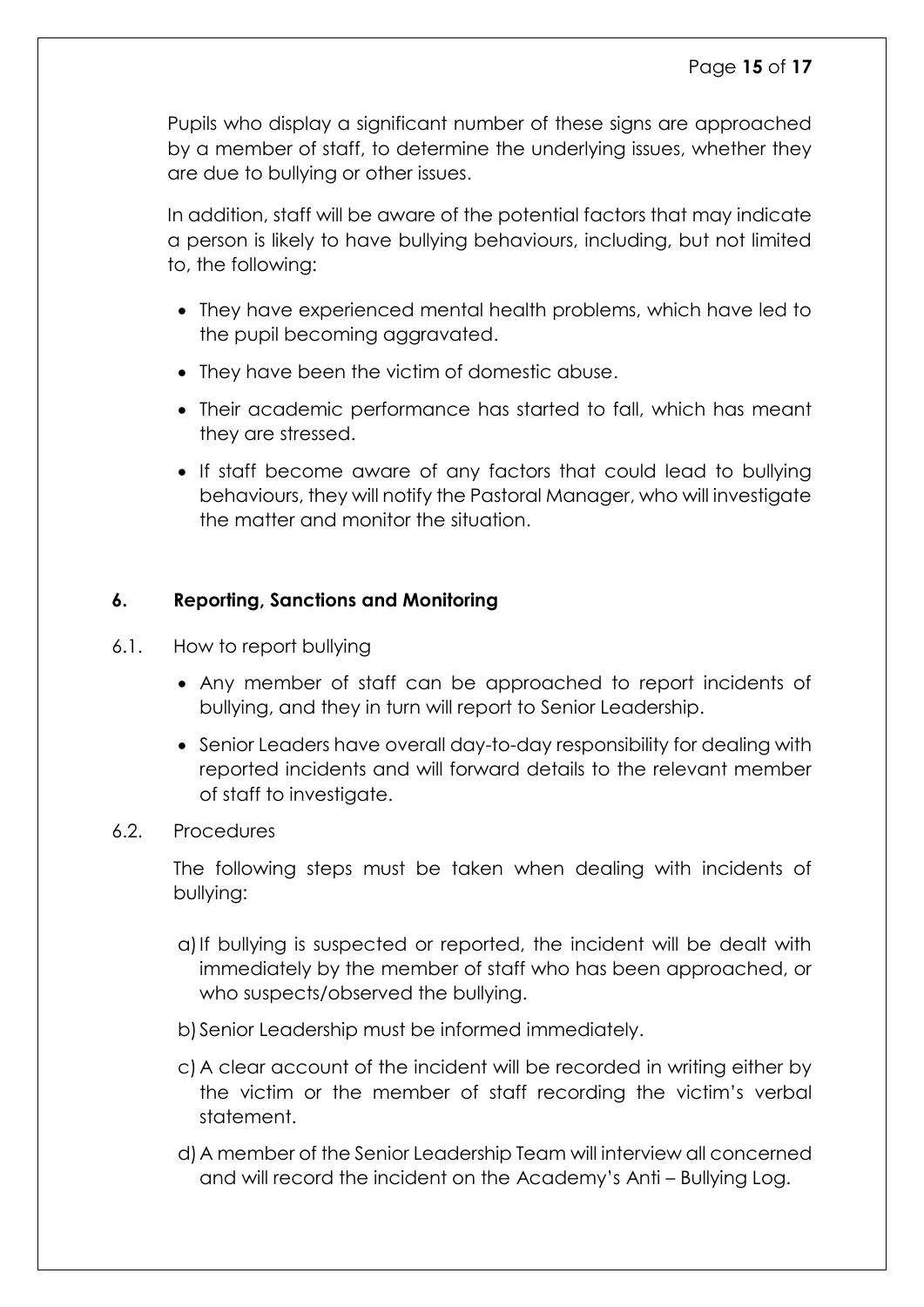- e) Parents will be kept informed by a Keyworker/Learning Mentor or if required a member of the Senior Leadership Team.
- f) Subject teachers will be kept informed and asked to monitor the situation.
- g)In the first instance the Academy will seek a restorative and educative approach to bullying. It may also be appropriate to employ a range of consequences used as part of this approach. Typical consequences could include restrictions of break and lunchtime activities, less unsupervised time, reparation, and in the event of persistent bullying, fixed term exclusion. Where appropriate the Headteacher may inform the police.
- h) There will be regular audits and analysis of incident logs and interventions to continually improve practice.

The Academy has set procedures to follow in implementing sanctions where a bullying incident has occurred, as described above, sanctions are applied in appropriate proportion to the event. In the event of all other avenues being exhausted, or in particularly serious cases that lead to exclusion, the Academy will examine the evidence that a wide range of strategies had been tried and failed to affect a positive change in the bullying behaviour.

- 6.3. Monitoring, Evaluation and Review
	- a) This policy will be reviewed annually to assess its implementation and effectiveness. The policy will be promoted and implemented throughout the Academy.
	- b) The Academy will review the effectiveness of the policy annually and views given to the Headteacher.
	- c) A record of all incidents will be kept both centrally and on pupil files.
	- d) The numbers of incidents will be presented to the Governing Body as requested.
	- e)Regular Quality Assurance of recording, decision making and actions will be undertaken on a dip sample basis
	- f) Bullying data will be analysed to reflect and re-design further strategies to improve procedures.
- 6.4. Useful websites